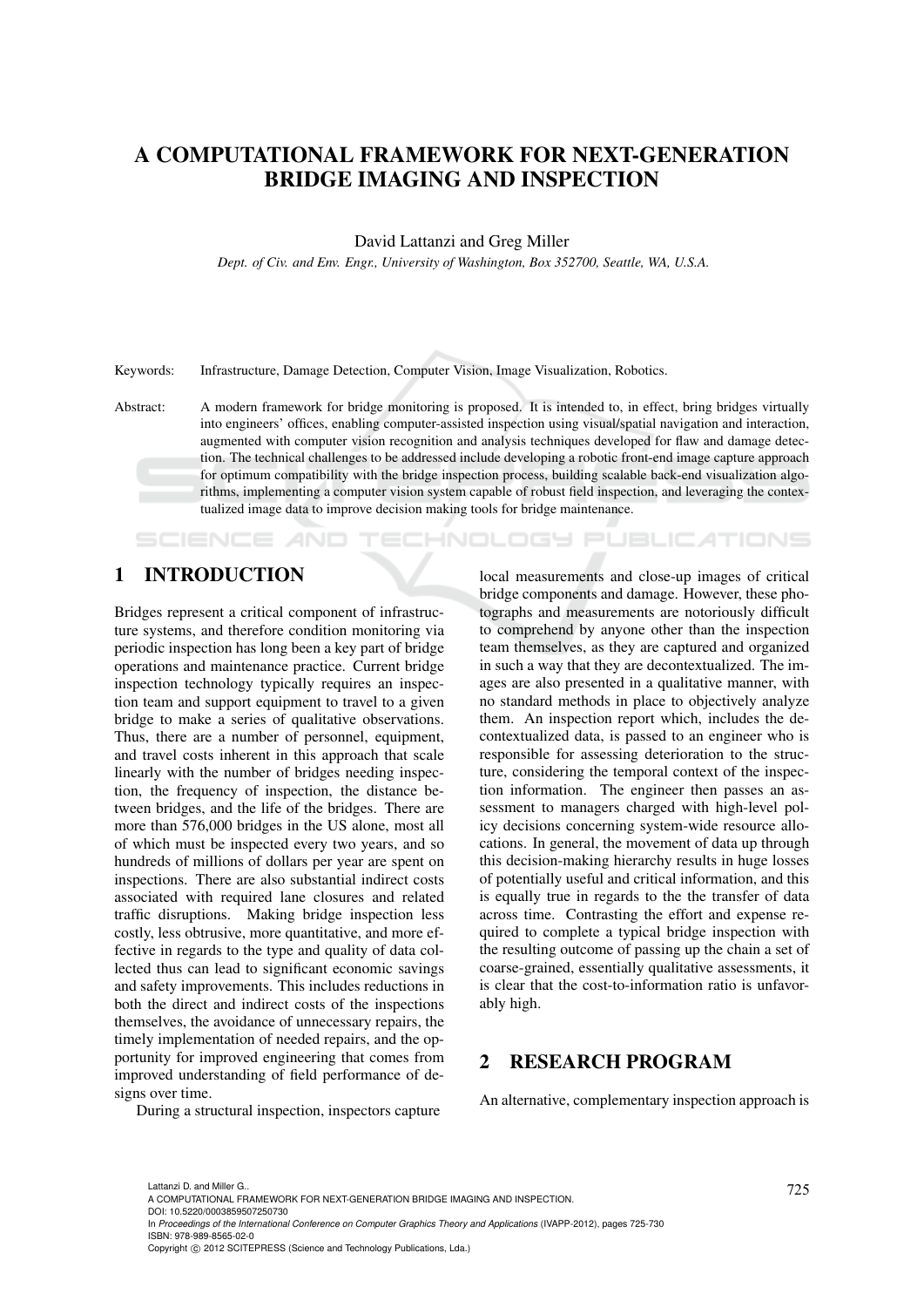

to is to use modern imaging methods that in principle can deliver image data from anywhere (and thus everywhere) on a structure. Computer vision and visualization methods can supplement the traditional qualitative visual inspection process, increase the effectiveness of embedded sensor systems, and, coupled with robotic inspection platforms, enable an entirely new level of consistency, efficiency, and safety via full automation. Visualization systems based on digital imaging techniques can allow engineers and owners to perform time-history analyses that span the decades of a bridge's in-service period. The key in all these contexts is to have a framework for providing easily catalogued and understood data at both the local and global level.

The fundamental concept to address this highcost/low-value information problem can most easily be understood via reference to Figure 1. This figure contrasts the current linear/hierarchical, lossy information flow with the proposed alternative based on providing registered and catalogued centralized data throughout the decision-making hierarchy. In addition to providing much greater access to information at the decision-maker level, this approach also greatly enhances the possibilities for inventory-wide analysis and data mining. Of course, for such an approach to be useful it must be possible to be able to interact with the data at varying resolution levels and in different ways at different times, ranging from viewing close-up detail images to performing inventory-wide cost estimates for repair or replacement. The inherently spatial nature of inspection and assessment data also requires an organizational strategy that intuitively represents localized information. Interactive 3D visu-

alization environments, which also serve as fully 3D databases, can consider both the spatial and temporal context of infrastructure assessments. Once combined with rich user interfaces, a new model for data driven infrastructure maintenance and management begins to take shape.

It is useful to consider a future scenario in which the envisioned technologies are fully realized. In this scenario an engineer receives notice that new inspection data have been obtained from a particular bridge (in the fully automated case, via a periodic robotic traversal requiring no traffic disturbance, crew travel/safety risk, or equipment rental). The engineer brings up the data in the context of an interactive geometric model of the bridge and queries the system to show all new indications of damage or deterioration since the previous inspection. Each indicated location can then be zoomed in on and examined with in-context, high-resolution images simulating the experience of viewing the structure in the field, but with optional image enhancement highlighting damage. A second query could then request an update of all previously existing indications of damage or deterioration, followed by zoomed-in animations of the evolution of the damage over time. A third query could request that a particular area of damage be compared against a national database to compare rates of growth relative to similar flaws in similar classes of structures, which could further be used to extrapolate growth rates. A fourth query could ask for correlation between damage growth between inspections and embedded sensor data indicating loading and other environmental history during the period in question. In the case of ambiguous or unclear visual data, additional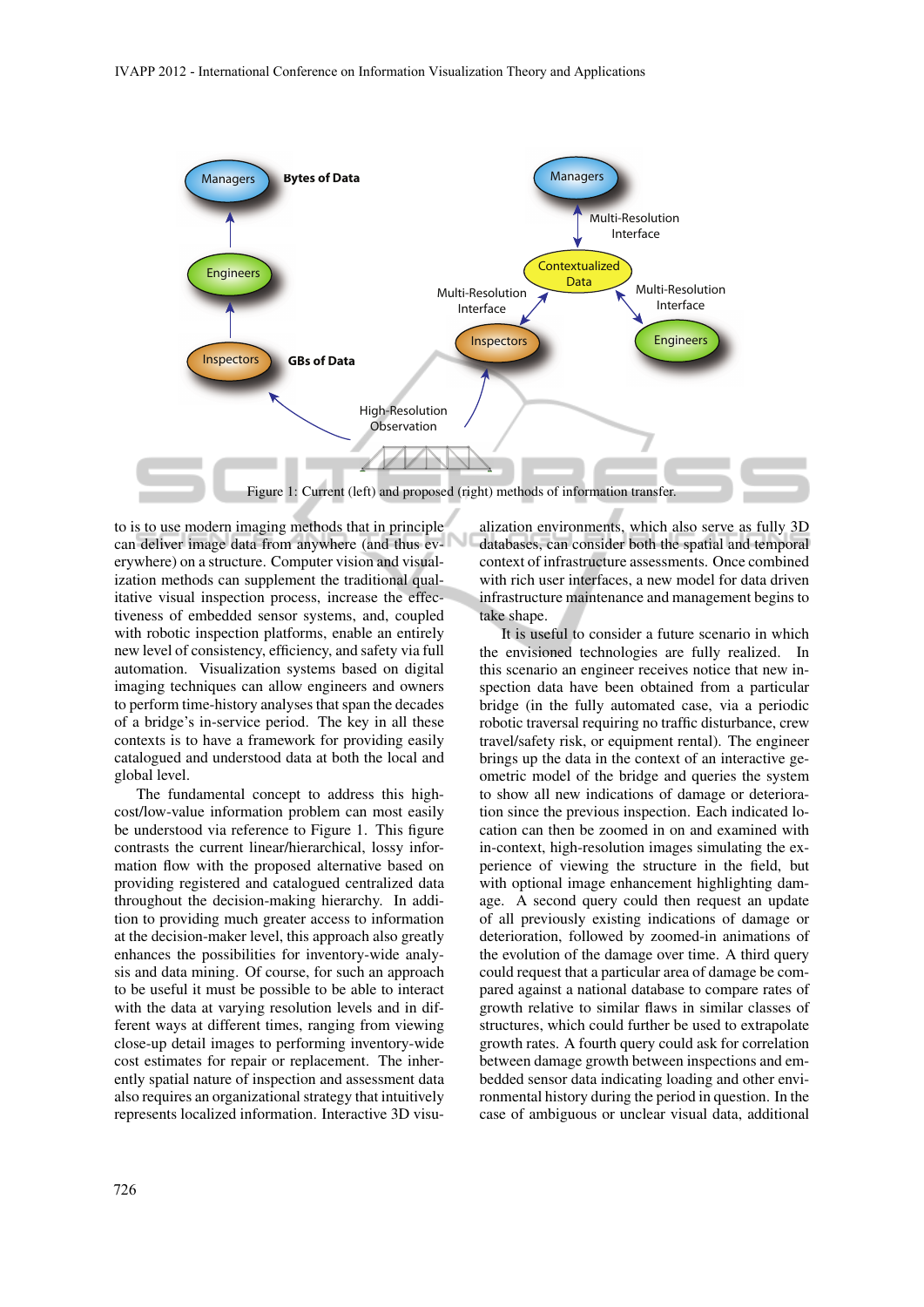

Figure 2: The proposed bridge inspection framework pipeline.

**IHN** 

inspection could be requested using alternative sensing modalities (e.g., ultrasound, infrared, etc.), and so on.

### 3 METHODOLOGY

Figure 2 shows the key components of the capture/visualization pipeline that must be developed in order to realize the proposed inspection framework. The following subsections describe in further detail the approaches to be used in addressing the technical challenges associated with each component of this pipeline, and the anticipated outcomes.

#### 3.1 Image Capture Methods

Upgrades to traditional methods of in-the-field image capture (inspection teams with cameras) are being explored alongside the use of automated, robotics-based capture. The challenge in the traditional case is to develop a user input data-logging technique paired with a combination of computer vision techniques to extract location and orientation data from the captured images so they can be properly integrated into an overall geometric context. For the complex geometries common in bridges, this is a challenging task, especially when combined with the variability in human-driven capture.

Similar geometric challenges arise in the case of robotics-based image capture, but there are more opportunities for precise control and repeatability on the capture front-end. By design, robotic devices can track their position, camera orientations, and viewing angles with high precision, allowing for precise data logging and repeatable imaging, effectively skirting the key difficulty of the inspector focused approach. Furthermore, such mobile systems can quickly and unobtrusively access structural elements that are difficult or impossible for human inspectors to view without significant disruption to traffic and risk to the safety of the inspectors. Combined with the fundamental advantages of automation, the robotics-based approach is particularly compelling, but this raises the question as to why it is not being used currently.

In looking at prior robotic bridge inspection work, it can be seen that over the last decade researchers have developed several chassis designed for bridge in-

spection (Choset, 2000; Huston et al., 2003). A common focus of this work has been on developing mechanisms for traversing arbitrary bridge geometries using approaches such as magnets, suction, and other climbing technologies (Mazumdar and Asada, 2009). These systems have been developed in an attempt to create a "one size fits all" robot that can inspect almost any bridge type currently in service. In all but one case, these have been proof-of-concept robotics projects which have at no point actually carried a sensor or vision package in actual field testing.

Our approach is to use a simple and inexpensive mobile platform, with an emphasis on creating modular robotic systems designed for use on specific structural systems. Specializing to specific structure types and applications yields significant time and cost savings over general mobile platforms designed to inspect any and all structure types. Even in more general contexts the mechatronic systems required for a specific application can be substantially simpler and cheaper than a machine designed for a more general set of criteria. This specificity allows for smaller inspection devices that can pass through smaller spaces, inspect portions of structures that would be inaccessible to larger multi-purpose inspection equipment, and more easily navigate the details of bridge structures. Developing an inspection system around a series of smaller, specific mobile machines could also eventually lead to a modular platform where various mechatronic, sensing, and data processing packages would be interchangeable based on the demands of a given bridge inspection environment. Lastly, the use of simpler robotic systems has a significant and positive impact on manufacturing costs, and may mean the difference between the ubiquitous use of inspection robots and their dismissal as impractical.

The robotic test platform enables the investigation of both visual and other modes of inspection data not currently available through static sensor networks. The prototype robot, designed for use in laboratory testing situations (Figure 3), contains a sensor array that includes the digital imaging system, thermal sensors, tilt sensors, and accelerometers. All of these sensors are lightweight, low power, small, and easily incorporated into the mobile robotics platform. The combination of sensing paradigms affords an opportunity to explore the association between general sensing and imaging data, and is lending significant insight into our understanding of how visually ob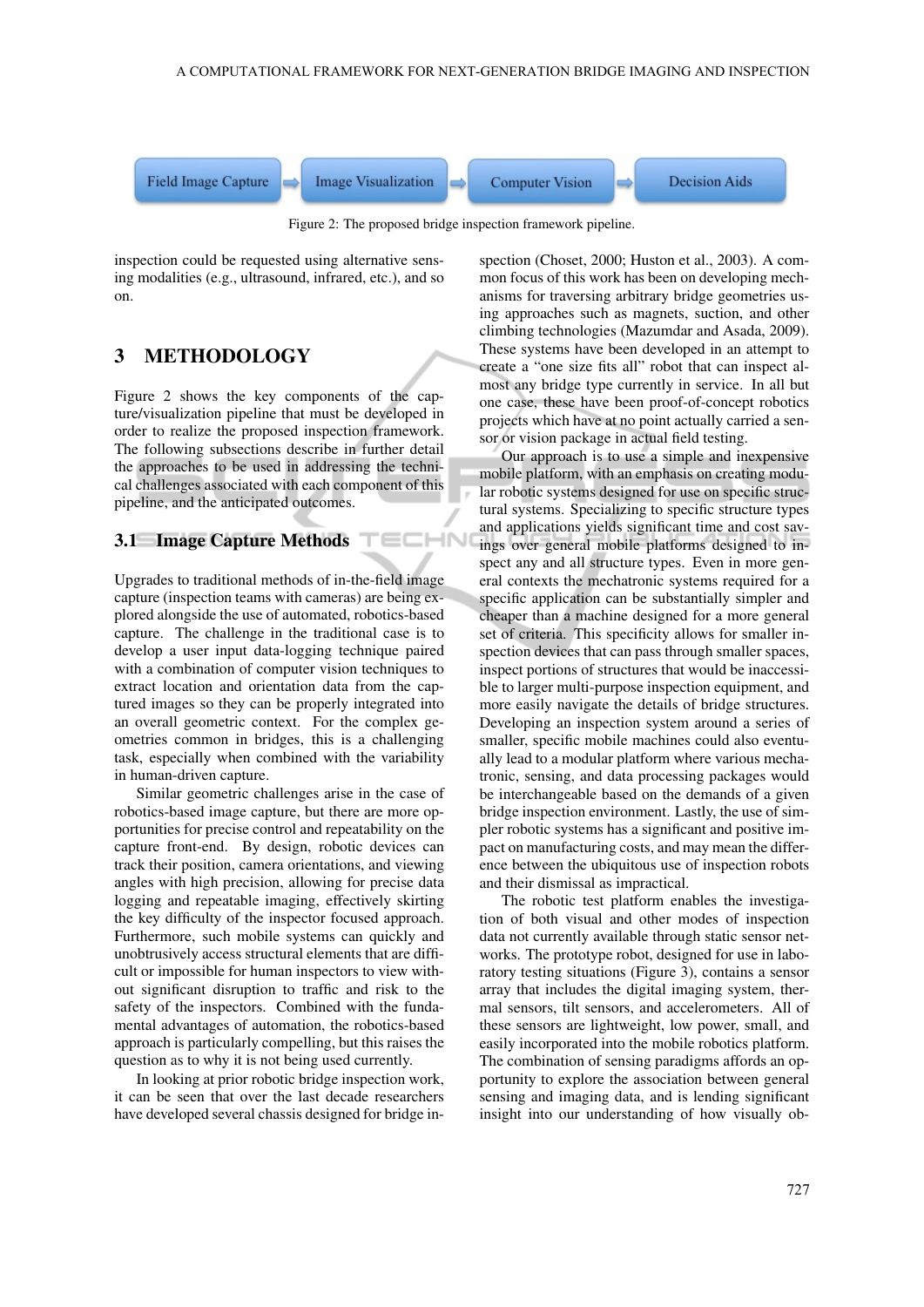ECHN

servable damage correlates to local and global structural performance characteristics. For instance, an onboard sensor package yields valuable environmental information such as the ambient temperature at the time of inspection or the concentration of chlorides and other chemical detriments.





#### **SCIENCE AND** 3.2 Image Visualization

The generation of massive amounts of image data is not in itself a helpful exercise without some mechanism for structuring and presenting the images in useable forms. The basic idea of presenting captured images in a natural 3D context has long been used in medical, dental, and related health-care fields, generally leveraging the benefits of 3D imaging technologies. Similar to what one would want for bridge inspection, the goal has been to leverage trained human observational skills with computer vision, image processing, and visualization. This leads naturally to presenting data in 3D contexts in such a way as to reproduce an observational experience similar to direct physical observation.

The basic task of associating captured images with surface representations of 3D objects involves registration (assigning proper geometric location), multiple image merging/stitching, and texture mapping, all of which are relatively mature technologies (see, e.g. (Cox and Jesmanowicz, 1999) for registration and (Chen and Klette, 1999) for stitching/merging). Image registration and merging are aided by the developed data-logging methods in the human-led approach, and by the geometric accuracy and recordkeeping inherent in the robotic approach.

A naive approach to making a visualization system for the inspection applications would be to simply use standard texture mapping to assign appropriate images to each surface polygon of an underlying 3D bridge representation model. However, consider

for illustrative purposes a 24-foot-long  $W24\times68$  to be covered with  $1200 \times 1200$  pixel tiles (1.4 megapixel images) corresponding to 3-inch square patches. A simplified calculation based on computing the overall member surface area, estimating the number of patches required by dividing by 9 square inches/patch, converting the result to a number of pixels, and assuming 24-bit color with no compression leads to an estimate of about 12GB of storage for direct tiling of a single, simple member. Although this is a small fraction of the data that a larger-scale system like Google Earth must manage, it still easily exceeds the memory capacity of typical video cards, and so this kind of direct approach to interactive visualization is not scalable for bridge-scale modeling. (There are numerous compression and selective resolution-reduction strategies that can be used to reduce the overall storage demands, but at visualization time, the rendering engine must have access to actual texture data at a resolution suitable for the current viewing parameters).

To address this kind of data-overload problem, programs such as Google Earth uses a combination of technologies to provide interactive multiresolution navigation through extremely large image sets. The fundamental building blocks consist of multi-resolution pixel map textures (mipmaps), and clever clipping algorithms (Tanner et al., 1998) allowing for the interactive handling of huge data sets on modest client hardware. Google uses its own proprietary implementations, but there are analogous strategies available to build similar capabilities for the case of bridges. The challenge in the context of bridges, though, is that while the problem is more modest in terms of size, it is much more difficult in terms of the target geometry: the earth is ultimately a sphere, while bridges have much more involved topology and geometry.

#### 3.3 Computer Vision

From a computer vision standpoint, the challenge is in creating vision algorithms that are robust to the highly varied imaging scenarios prevalent in field inspection. Most computer vision systems developed for infrastructure damage detection are based on image capture scenarios which are highly controlled against variances such as changes in lighting. Such controlled systems are afforded the luxury of tuned filters for providing accurate results. However, in-service structures exhibit a wide range of variances in lighting, camera position, and structural surface appearance, among many others (Figure 4). This issue is illustrated in Figure 5, which compares the Kappa score accuracy of two basic computer vision systems.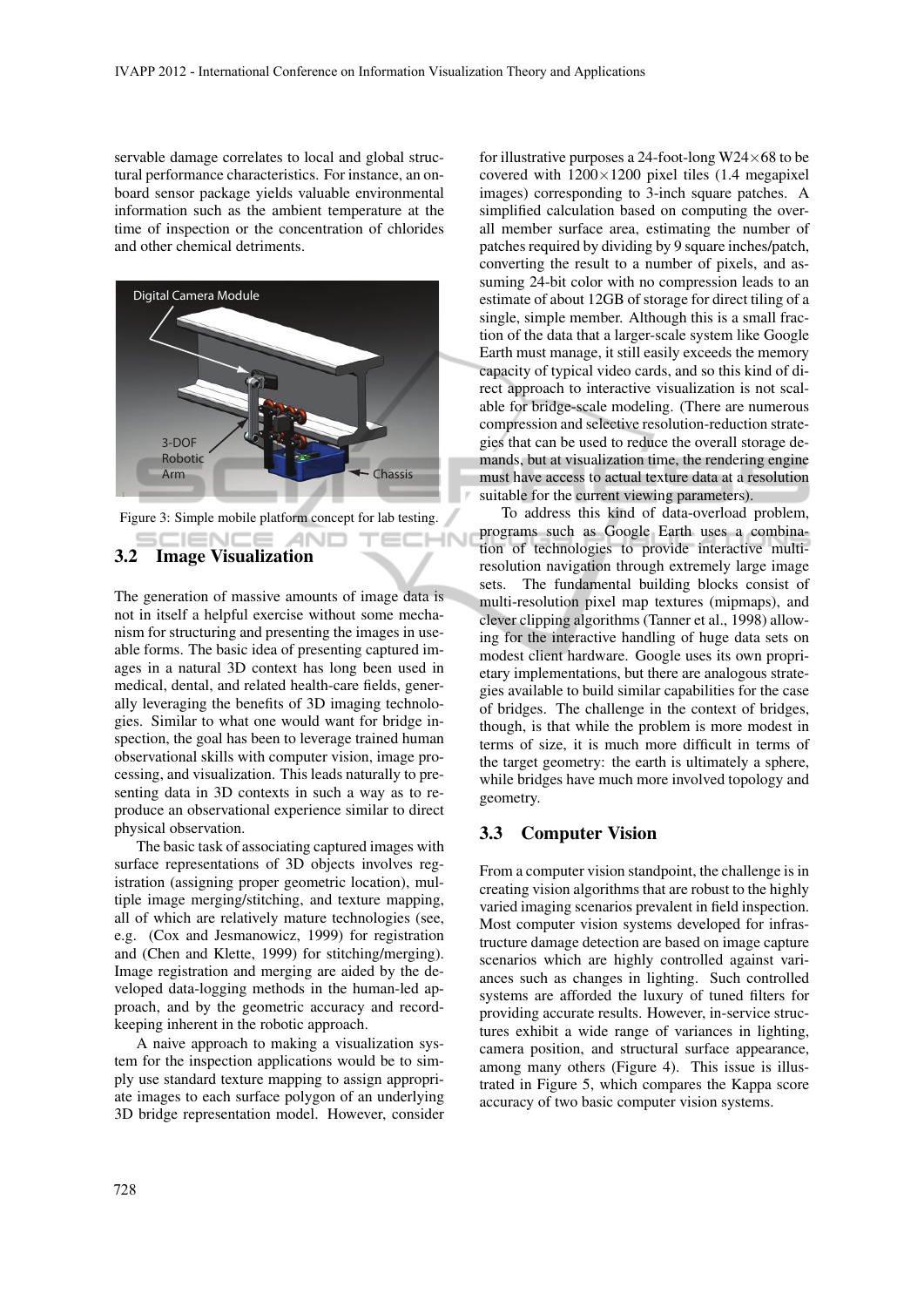The two systems were developed and tested on images of cracking in structural concrete. One system uses an edge detection segmentation technique commonly cited in damage detection literature(Abdel-Qader et al., 2003; Hutchinson and Chen, 2006), a method requiring significant amounts of filter tuning. The other system uses a clustering technique which requires almost no filter tuning. Both systems perform well if the image set is well-controlled with little image variance. However, once the image set becomes more varied, the performance of both models decreases. In the case of the edge based method, the drop in performance is much larger. Essentially, the inspection environment precludes the use of most traditional vision techniques and creates a demand for robust vision systems that require a minimum of tuning to function accurately considering a wide range of field conditions.



Figure 4: Example of variance between field images.

#### 3.4 Decision Making Aids

A powerful product of the contextualized visualization and associated vision system is the provision of important data currently unavailable to engineers(Zaurin and Catbas, 2010). By registering observational data spatially and chronologically, it becomes possible to quantitatively associate processed image data with other inspection data such as damage measurements and condition ratings. In the context of pattern recognition methods, catalogued and parameterized image data significantly increases the robustness of any descriptor vector. The improved and



Figure 5: Kappa score comparison for models built using low and high variance image sets.

expanded data set has the potential ability to predict structural life spans based on developed learning algorithms, either by extrapolating damage growth rates from previously catalogued images of the damage, or by statistical comparison with other known instances in other structural models via pattern matching methods. Determining cost and risk indicators based on the sum of all inspection data is, while almost impossible for a human, a task well suited to computational intelligence techniques. Such quantitative indicators of the severity of structural damage could significantly alter the structural rehabilitation and replacement decision process currently in place.

### 4 STATUS OF RESEARCH

Researchers at the University of Washington have developed a visualization environment for contextualized viewing of inspection images and data which utilizes a hierarchical database system to manage the multitude of necessary images. Images are parametrically mapped, calibrated, and stitched using a localized feature detection approach. SURF feature detection and description(Bay et al., 2006), implemented via openCV (Bradski, 2000), has proven to provide a good blend of speed and accuracy for matching. The matching and stitching algorithm is being tested for robustness with inspection images.

The computer vision system (Section 3.3) has been tested and validated. Using a variant of a kmeans clustering algorithm which takes into account the inherent appearance of structural damage, a highly accurate and robust recognition system has been implemented within the framework. Preliminary results show a marked improvement in robustness over current practice.

Leveraging the accuracy, spatial context, and con-